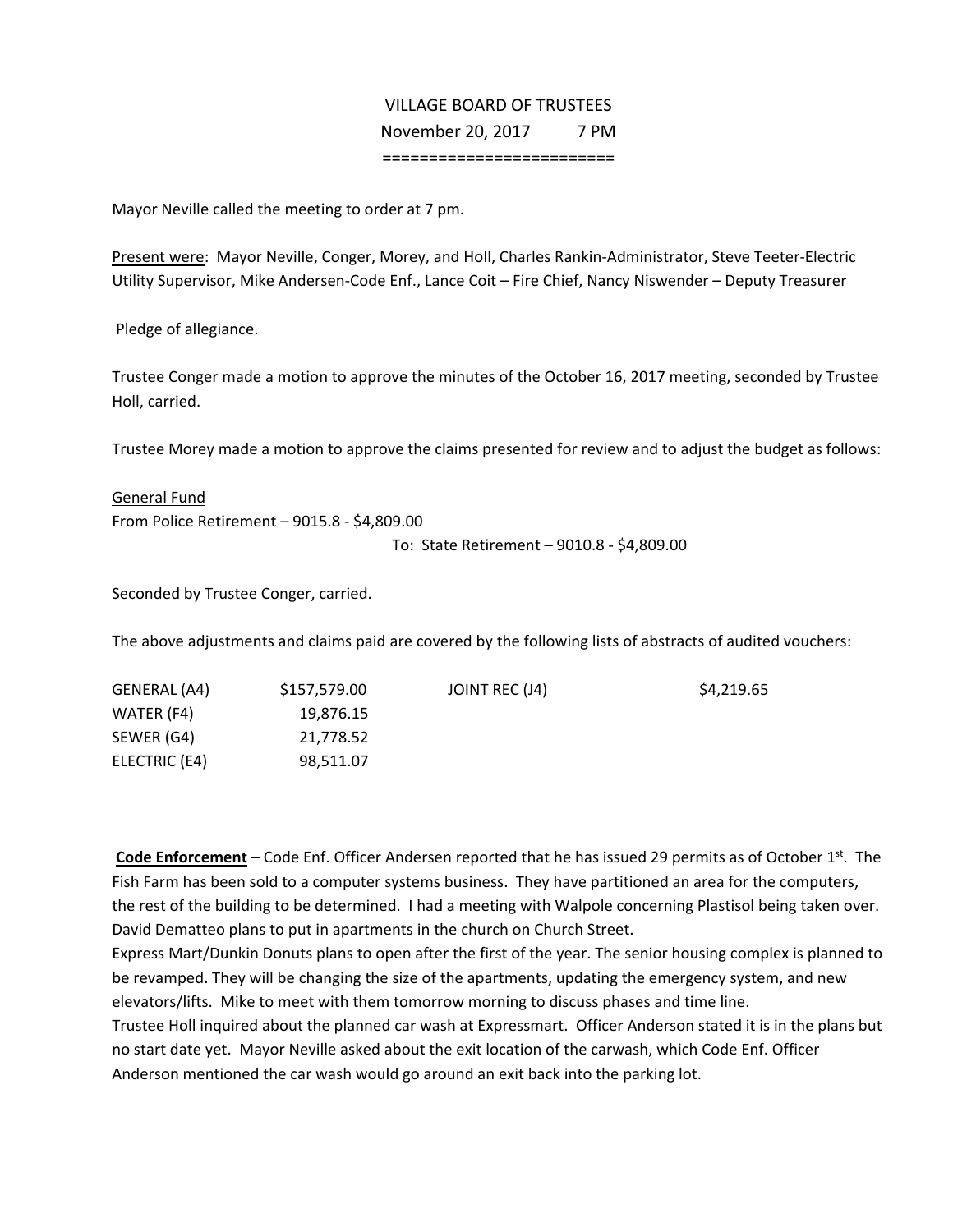**Fire/Ambulance** – Chief Lance Coit first wanted to thank Jennifer Dean‐Foote and Hayley Wheeler for all their planning with Truck or Treat. It was a huge success. The fire department doubled the amount of cider and donuts and went through them in 15 minutes. There was an estimate of 400+ people.

Calls as of today are at 820 for the year as compared with 683 last year at this time. In addition, transport to Upstate Medical this year at 19 as compared to last year at 4.

The Governor signed legislation if an individual is transported by helicopter and stays in medical facility less than 72 hours, Insurance has the right to reject the payment. At this time our location is approx. 26 minutes estimated time by helicopter vs regular transport at 25‐30 minutes to Upstate without any delayed complications.

Fire calls normal and Mutual Aid and FAST team (all but 2 have been straight to scene).

Chief Coit discussed the budget numbers being pulled from Fire to Ambulance to cover higher ambulance expenses. An Ambulance is only good for 10 years and is currently on an 8‐year rotation to try and get some resale value from them. Taking from funds from the fire side of the budget will reduce future funds needed. Fire engines new cost \$400,000. Firefighter gear cost is \$2,800 per firefighter, to be replaced every 5 years. Some good news: The Fire Department applied for a DEC matching grant for \$1,500. Hose in service & inspected by 10/30/17.

We have received 2 volunteer applications for HOOKS Ashley Christelli, basic EMT moved from Genoa, Hallie Neville, both applicants have been accepted by the Board of Trustees.

Chief Coit shared a Public Safety Building magazine with designs and costs for several models to help with reviewing our options for the new Municipal Building plan.

**Electric** – Supervisor Teeter reported on the engineer's workshop in Syracuse – they have switched around some of the classes – PSC held a class on Shut off rules and regulations, Bucket Truck Salesmen hosted a class on new rules for bucket trucks but were not sure about some of the new OSHA Rules. Last week the crew helped take down some dead trees in Dryden. Dryden in turn helps with paving in the summer. Just finished putting up Christmas decorations here in the village and are scheduled to go over to Freeville tomorrow to help out with theirs. Working on a section on Peru Rd. Safety school in Endicott next Tuesday. Also working on tree trimming.

Administrator Rankin mentioned problems with flashing signs for school – Supervisor Teeter -some program buttons don't work. (Time changes etc.) It takes quite a while to get them programmed. New quote is \$7,000; ours are too old for repair. State law dictates municipal is in charge of all school traffic control. We will look at other quotes. Mayor Neville inquired if it is on a state road, why is the state not responsible? Administrator Rankin replied that traffic is enforced in the municipality.

Administrator Rankin reported on the semi‐annual NYMPA meeting on October 25th. The NYMPA Board is reducing the rate on incrementals from 42 mils to 36 mils in the winter and 31 mils in summer. There is an issue on whether to allow partial NYMPA municipalities for solar/wind incrementals. There will be a vote on this at the December  $13<sup>th</sup>$  NYMPA meeting.

We don't have net metering in our tariff.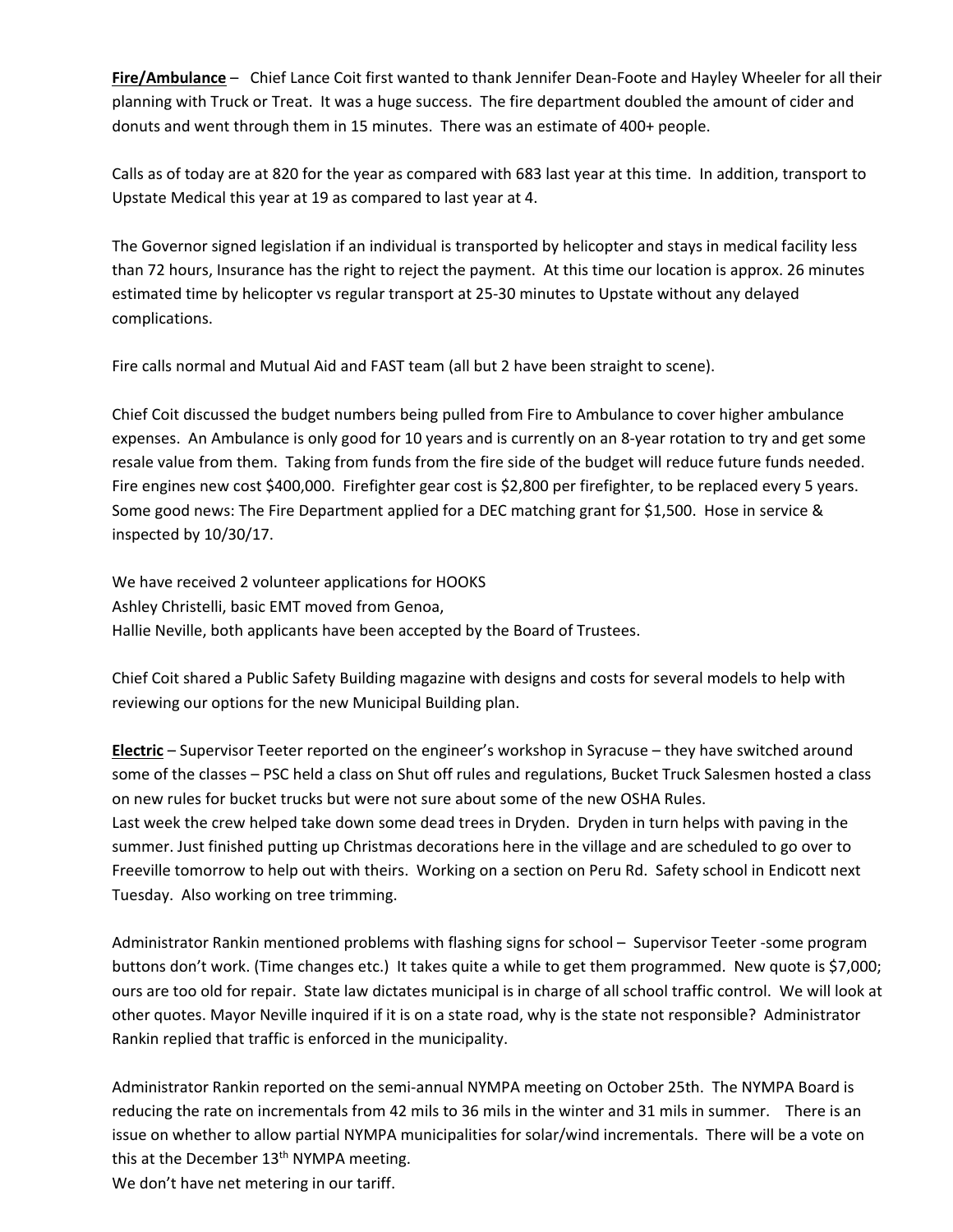## **Sewer Department** –

Trustee Morey reported Pall Trinity Corp's last trailer done this month with more to be done in December. We are still waiting to hear from Auburn Armature on repair of mixer. Discussion followed on property next to sewer plant. There is a property line dispute. Alvin Howell is buying the property next door.

## **7:30pm Public Hearing opened**

Administrator Rankin read the Public Notice of the 2015 Small Cities Community Development Block Grant. (attached)

This is the  $2^{nd}$  of 2 hearings that are required.

There were no public comments.

7:33pm Public Hearing Closed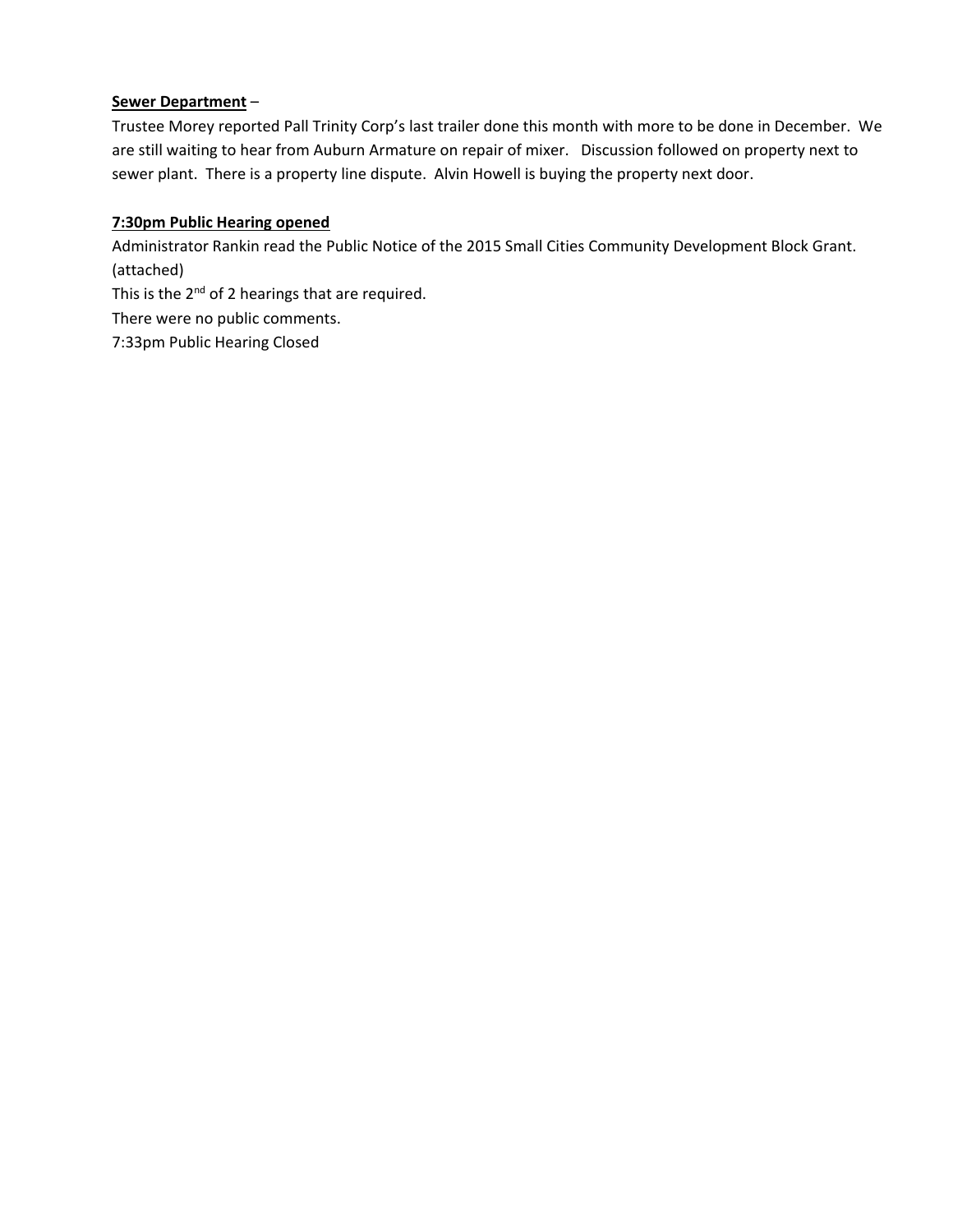## **Village of Groton** FY 2015 Small Cities Community Development Block Grant Program **Stormwater Improvements Project**

Project: The Village received \$479,671 in Community Development Block Grant (CDBG) funds to be used to make improvements to its stormwater system in two areas of the Village, along West South Street and the Williams Street crossing. Work on West South Street included the construction and installation of new catch basins, piping, backfill, trenching, pavement, curbing, sidewalks, and site restoration along West South Street between Pasadena Avenue and the Owasco Inlet. The Village also replaced water lines along West South Street between Pasadena Avenue and Sykes Street simultaneously with the South West Street stormwater improvements project. The South West Street component of the CDBG Project is complete.

The second component of the project was to occur on Williams Street. Under the project, the Village intended to improve the Owasco Inlet by constructing shallow wing walls upstream, widening the existing channel, and installing new debris racks at the crossing. This component required securing easements on two pieces of private property. The Village was not able to secure the necessary signatures so had to abandon this component. The funding source, the NYS Office of Community Renewal, was notified and allowed the Village to reduce the project scope accordingly, without loss of funds.

#### **CDBG Approved Budget:**

| <b>Activity</b>  | Budget    | Total     |
|------------------|-----------|-----------|
| Improvements     | \$411,679 |           |
| Engineering      | 45,000    |           |
| Program Delivery | 5,000     |           |
| Administration   | 10,000    | \$471,679 |

#### Progress/Summary:

The deadline for the completion of all work, per the Grant Agreement, is on or about December 11, 2017. As noted above, the South West Street component of the overall Project is complete. The Williams Street component was abandoned with the funding source's permission. The Project is considered complete. Final disbursement of funds is expected by January 11, 2017.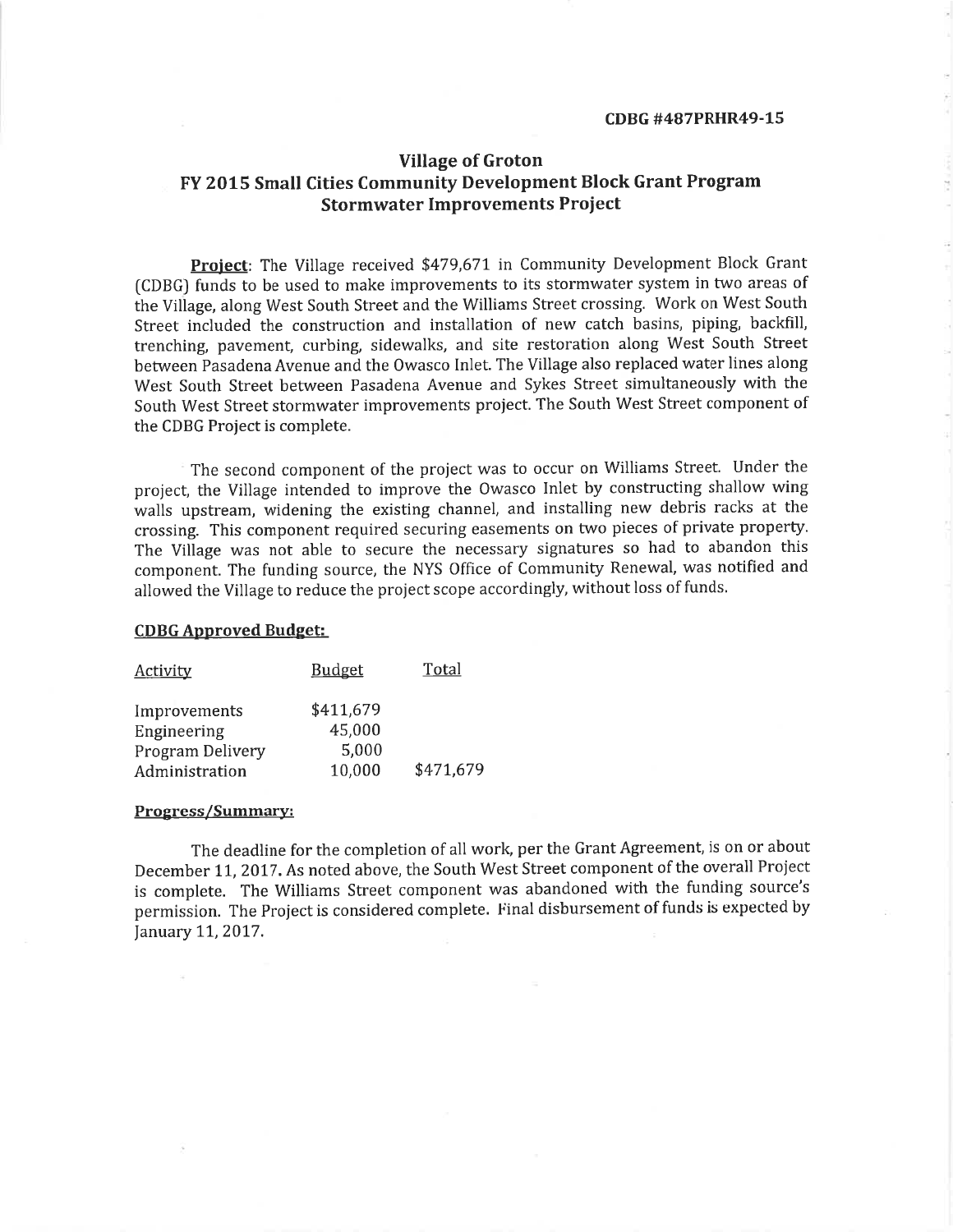### **Joint Recreation** – Trustee Conger reported the following:

Youth Soccer had a total of 9 teams, there we a total of 57 Cheerleaders. Space for basketball team practice has been a nightmare. Cabin Fever is scheduled for March 3, 2018. The PTO will be doing concessions. The babysitting course is to begin after the  $1<sup>st</sup>$  of the year. Zumba is going on now. Adult ballroom class to be determined

## **Dept. of Public Works** – Supervisor Shurtleff's report attached.

The paving on the West South Street project is unsatisfactory. We are holding funds. Chad Kortz to inspect next week.

## **Public Comments:**

**Jennifer Dean‐Foote** reported on Trunk or Treat which was coordinated by Jennifer, Hayley Wheeler and the Groton Fire Department. She thanked the Fire Department and the Village Board for the use of the property. She reported that a lot of people were sharing candy with others that had run out. There was a lot of participation from businesses, organizations, the Village and Town, churches and many individuals. The DPW was fabulous getting area ready. A lot of people mentioned they would like to participate next year. There was a video posted on the GBA website. This is a great place for kids to come together. Mayor Neville mentioned it would be good to have a longer welcome table with more people to help. It was mentioned to maybe change the time to coincide with the Main Street businesses. Jennifer also asked if the Village would again sponsor the Girl Scouts for the grant for the Free Community Night. The Village Board agreed to sponsor for the grant.

The Girl scouts participated in the American Legion Ceremony on Veterans Day.

Administrator Rankin mentioned it was good to see the Girl Scouts and Cub Scouts at the ceremony.

#### **Resolutions & Items for approval:**

• Resolution to return unpaid taxes of \$56,235.96 with interest and penalties of \$4,586.89 – total of \$60,822.85 to Tompkins County

Motion made by: Trustee Holl 2<sup>nd</sup> by: Trustee Morey Carried: X denied:

 Appoint Elizabeth Richey to an unexpired term on the Zoning Board of Appeals, term ending April 2019 (Replacing Dick Brecht who resigned)

Motion made by: Trustee Morey 2<sup>nd</sup> by: Trustee Holl Carried: X denied:

 Appoint Thomas O'Brien to an unexpired term on the Groton Housing Authority, term ending January 2022. (Replacing Kris Buchan, who did not wish to be reappointed last January)

Motion made by: Trustee Morey 2<sup>nd</sup> by: Trustee Conger Carried: X denied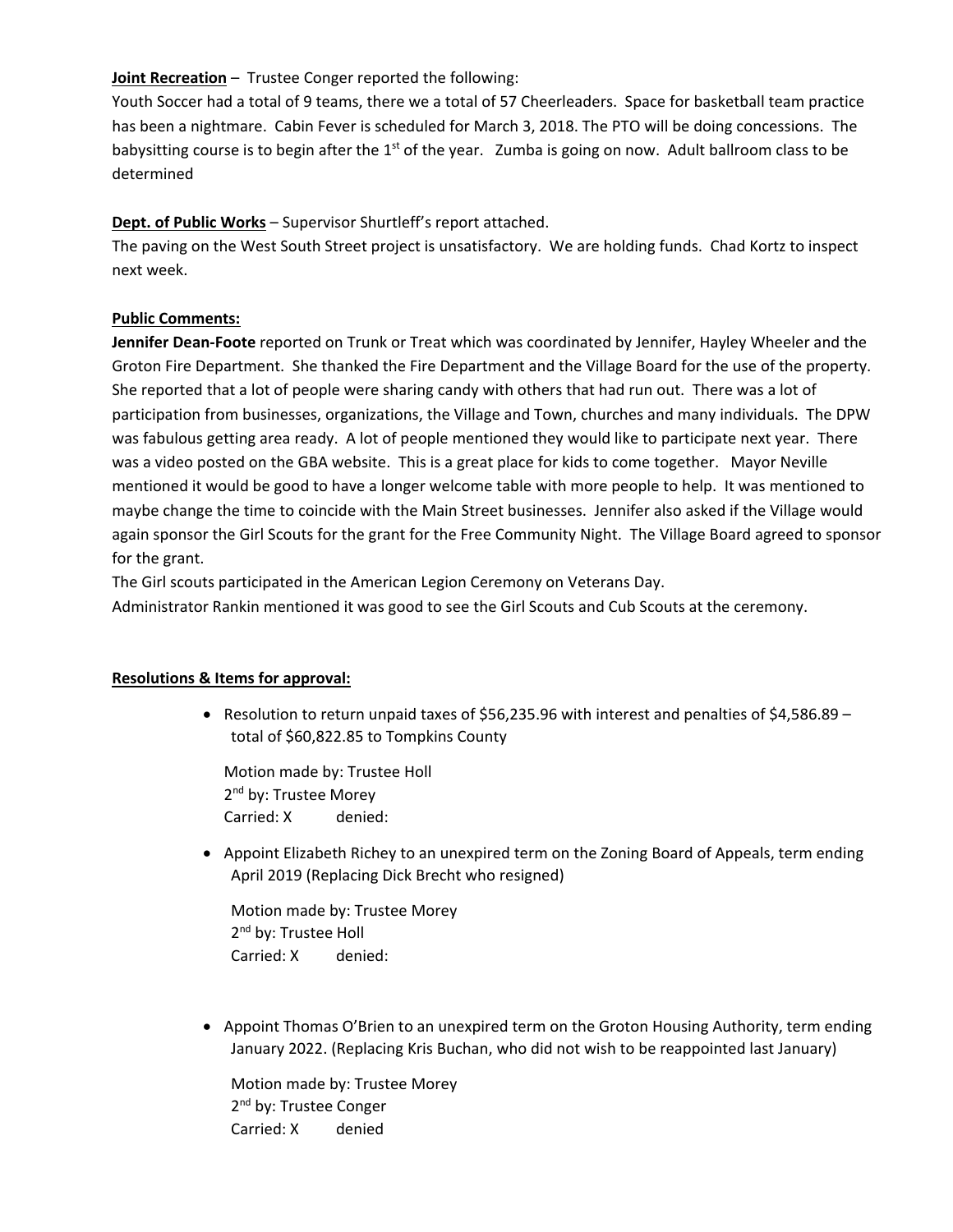#### **Other Items:**

Administrator Rankin and Deputy Treasurer Niswender reviewed the two utility software programs being researched. The preferred product is by Logics. This product would allow customers to have online access to their accounts, be able to be cloud based and has several modules that could be added at a later date. We would like to visit a couple other municipalities that are using the software before the final recommendation.

Design Connect is a Cornell University Student Group from the architect program that helps to design projects for municipalities. We submitted a RFP for the Municipal Building Design. The group came out on Saturday to review the site and met with Administrator Rankin. The will be making their decision by the end of next week. If we are selected, there will be a \$500 donation required. The group likes community engagement and would want a public meeting to be held.

Trustee Holl mentioned he will also get in contact with Jerry McCormick – a local architect who expressed an interest.

The closing date set for the Main Street land purchase is November 30, 2017

Jennifer Dean‐Foote mentioned being at an event that a Design Connect Display.

Deputy Treasurer Niswender mentioned that she has reached out to a few companies that design and sell buildings and will need additional information before proceeding with them.

Upcoming events:

Fire Department 50<sup>th</sup> year celebration of the Ambulance – December  $8<sup>th</sup>$  at the Fire Station Village Christmas Lunch – December  $15<sup>th</sup>$  at Stone Hedges Village/Town Christmas Lunch – December  $21<sup>st</sup>$  at the Village Garage

**8:00pm** Trustee Conger made a motion to go to Executive Session to discuss staffing issue, Williams St, West South St, Library and FOIL request.  $2^{nd}$  – Trustee Holl

8:38pm Trustee Conger made a motion to move out of executive session, 2<sup>nd</sup> by Trustee Holl. There

were no votes taken or resolutions adopted during the session.

The meeting was closed at 8:40 pm.

Nancy Nuswender

Nancy Niswender Village Deputy Treasurer